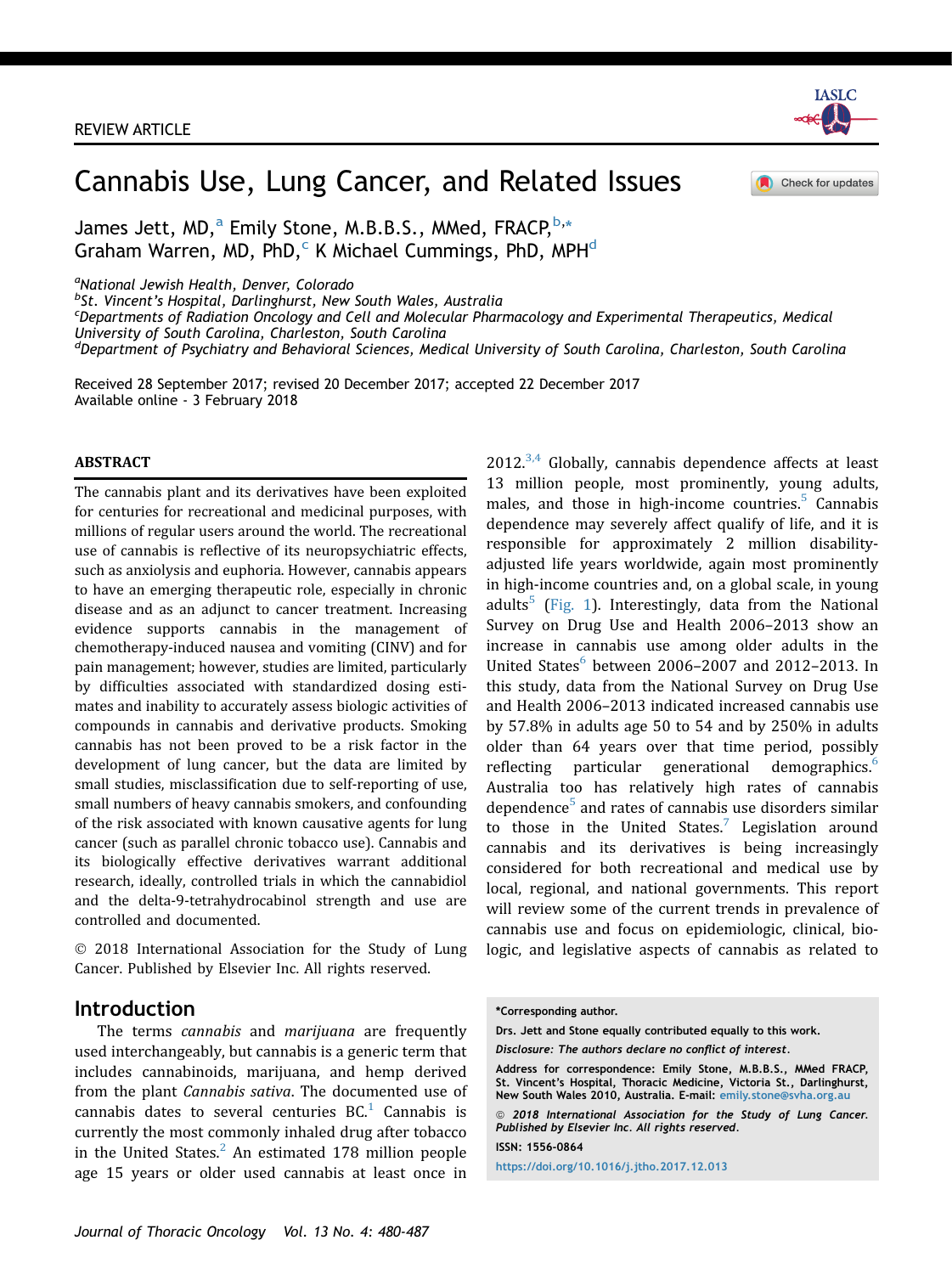<span id="page-1-0"></span>lung cancer. In many areas where extensive reviews exist, brief discussions as related to cannabis are presented with reviews highlighted for further information.

# Cannabis: Effects, Methods of Utilization, and Dosage Manipulation

More than 100 different cannabinoids have been identified, but delta-9-tetrahydrocabinol (THC) is the most responsible for the psychoactive effects of euphoria and relaxation. $8$  Cannabanoid 1 (CB1) receptors in the brain correlate with the psychoactive effects. $3$  THC is present in the flowers, leaves, and bracts and is associated with the euphoric effects of cannabis. Cannabidiol (CBD) is the main cannabinoid in hemp and is commonly associated with anxiolysis. CBD lacks the intoxicating properties of THC, is considered nonpsychoactive, and has very low affinity for the cannabinoid (CB) receptors in the brain (CB1 and cannabanoid 2). Activation of CB receptors has the potential to affect cancer-related pathways such as adenylate cyclase.<sup>[9](#page-6-0)</sup>

Cannabis products can be smoked, vaporized, ingested (by eating or drinking), or absorbed through the skin and mucosal surfaces through creams, patches, or sprays. Cannabis is primarily smoked, although there are a number of methods of inhalation, $10$  which are summarized in [Table 1.](#page-2-0) Smoked or vaporized cannabis can reach the brain within 30 seconds to a few minutes, and their effect subsides over 1 to 3.5 hours. The psychoactive effects of oral products, such as cannabis in cookies, brownies, or other food products, are more difficult to titrate because the effects occur 30 minutes to 2 hours after ingestion and may last 5 to 8 hours.<sup>[3](#page-6-0)</sup>

Genetic manipulation, cultivation, and breeding of cannabis to titrate a more potent form of THC has increased the potency and level of THC in marijuana over the past several years. The average THC levels in marijuana were 4% in 1995 and increased to 12% by  $2012$ <sup>[11,12](#page-6-0)</sup> Recent literature reports methods to produce highly reliable marijuana yields. $13$  Sinsemilla results from a special technique of growing high-potency marijuana from female plants by preventing pollination and facilitating high resin concentration. Plants produced in this manner do not produce seeds. Cannabis products confiscated by the U.S. Drug Enforcement Administration from 1995 through 2014 have shown a decrease in the percentage of regular marijuana and an increase in the percentage of sinsemilla, with a resulting increase in the percentage of THC ([Fig. 2](#page-3-0)). Though designed to increase potency and euphoric effects, high levels of THC in the blood can result in panic attacks, hallucination, or paranoid thoughts.

### Medical and Recreational Legalization and FDA-Approved Drugs

California was the first state in the United States to legalize medical marijuana in 1996. At the time of this manuscript, a total of 29 states and Washington, D.C., have legalized medical marijuana under varying use conditions and routes of administration [\(Fig. 3](#page-3-0)). Medical marijuana has been approved in a number of countries, such as Canada, Germany, Israel, Australia and others, and it regulatory status is rapidly changing. Recreational marijuana was approved in Uruguay in 2013 and is likely to be approved in Canada in late 2017. In the United States, eight states and Washington, D.C., have approved recreational marijuana. The landscape for both medical and recreational marijuana is dynamic in the United States.

The Controlled Substance Act of 1970 has classified cannabis as a Schedule I drug, comprising the most



Figure 1. Global cannabis dependence. Disability-adjusted life years (all years of life lived with disability [YLDs]) by age and sex, in thousands, 2010. Reproduced with permission from Degenhardt et al.<sup>[5](#page-6-0)</sup>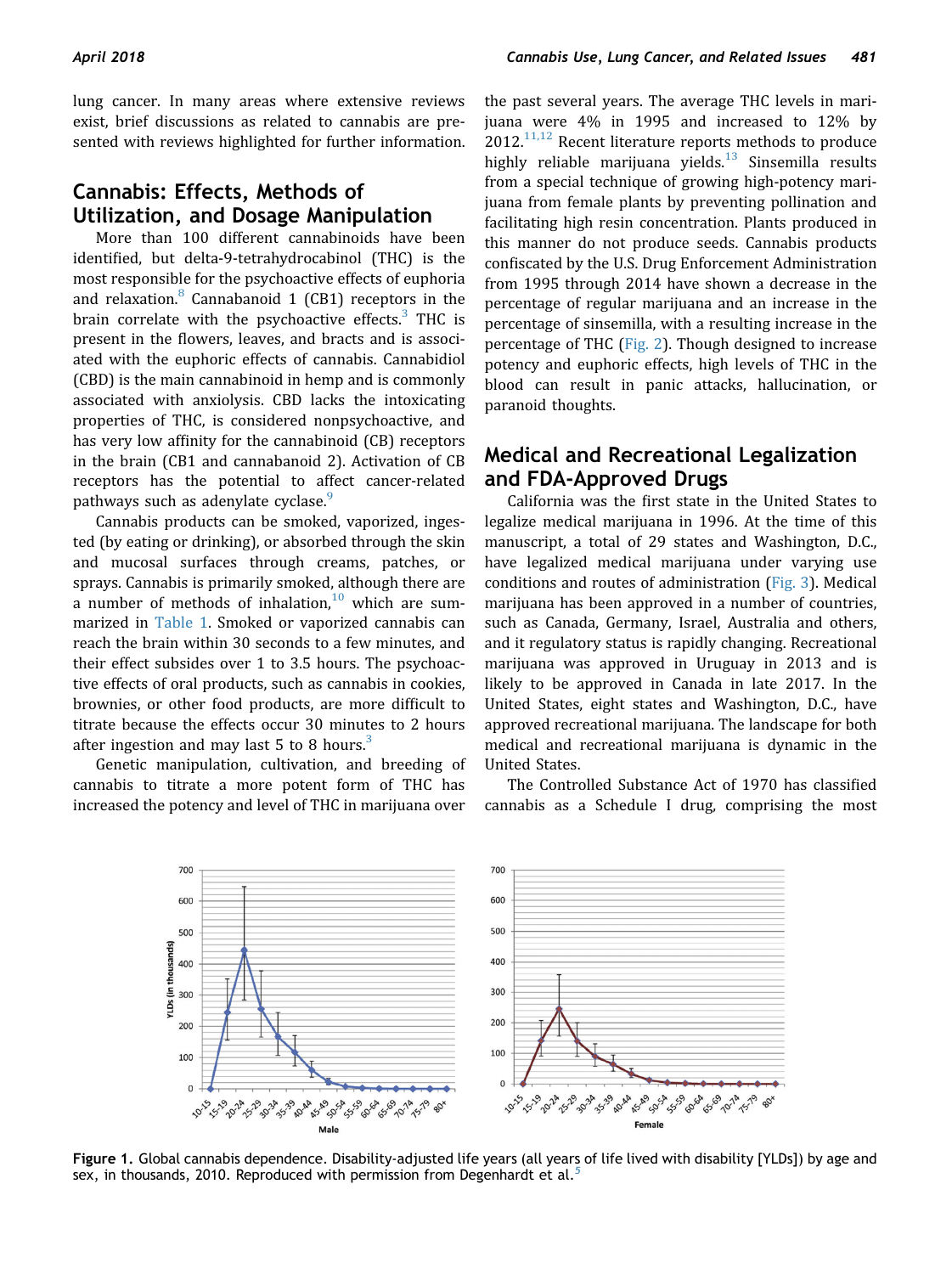| <b>Rable 1.</b> McGlods of Inflatation of Califiable |                                                                                                                                                                                                                                |                                                     |                                                                     |
|------------------------------------------------------|--------------------------------------------------------------------------------------------------------------------------------------------------------------------------------------------------------------------------------|-----------------------------------------------------|---------------------------------------------------------------------|
| Method of Inhalation                                 | Technique                                                                                                                                                                                                                      | Advantages                                          | <b>Disadvantages</b>                                                |
| <b>Blunt</b>                                         | Cannabis rolled into a cigar<br>removed of tobacco                                                                                                                                                                             | Inexpensive, enhances effect                        | Harsh smoke, difficult to roll                                      |
| Bong                                                 | Combusted cannabis bubbled<br>through water                                                                                                                                                                                    | Water can trap harmful products                     | Expensive, less portable                                            |
| Hookah                                               | Cannabis mixed with flavored<br>tobacco and smoke bubbled<br>through water                                                                                                                                                     | Multiple users, higher volume of<br>smoke           | Combined with tobacco,<br>potentially more pulmonary<br>damage      |
| Dabbing                                              | Cannabis products chemically<br>dissolved in solvent vapors                                                                                                                                                                    | Easy to conceal cannabis product,<br>potent effects | Burn injuries are common                                            |
| G-pen                                                | Cannabis concentrated into wax,<br>oil, or hash and vaporized<br>through e-cigarette                                                                                                                                           | <b>Discreet</b>                                     | Little regulation of ingredients                                    |
| Joint                                                | Cannabis rolled in paper and<br>smoked                                                                                                                                                                                         | Convenient                                          | Fragile and difficult to roll                                       |
| Pipe                                                 | Cannabis smoked in a glass pipe                                                                                                                                                                                                | Directly inhaled, potent                            | Breakable, harmful resin can be<br>inhaled                          |
| Vaporizer                                            | Cannabis heated to below burning<br>temperature, vapor inhaled                                                                                                                                                                 | No smoke odor or combustion<br>production           | Expensive device, not portable,<br>little regulation of ingredients |
|                                                      | in the second control of the second control of the second control of the second control of the second control of the second control of the second control of the second control of the second control of the second control of |                                                     |                                                                     |

<span id="page-2-0"></span>Table 1. Methods of inhalation of cannabis

Based on summary information presented by Biehl and Burnham.<sup>[10](#page-6-0)</sup>

restrictive substances that "have no medical use." Other Schedule I drugs include heroin and lysergic acid dimethylamide. In 2016, the Drug Enforcement Administration rejected a petition to reclassify cannabis to a Schedule II drug. Pharmaceutical grade cannabinoids are scheduled differently, ranging from Schedule I to Schedule III and include several U.S. Food and Drug Administration (FDA) approved cannabinoid-based medicines.

Dronabinol capsules (Marinol [AbbVie, North Chicago, IL] or tetrahydrocannabinol) are approved for use in CINV and have been approved for stimulation of appetite on the basis of studies in patients with diagnosed human immunodeficiency virus who have anorexia. Dronabinol is a synthetic compound that binds both CB1 and cannabanoid 2 receptors with a higher affinity for CB1. A liquid preparation of dronabinol (Syndros [Insys Therapeutics, Phoenix, AZ]) was approved for use in 2016 to treat the same conditions and facilitates dose titration associated with liquid formulation as compared with fixed dosing in capsules.

Nabilone (Cesamet [Meda Pharmaceuticals, Solna, Sweden]) is another FDA-approved cannabinoid for CINV. Nabiximol is a mixture of THC and CBD in a 1:1 ratio that is used as an oral spray for analgesic effects and spasticity due to multiple sclerosis. It is approved in 15 different countries, including Canada and Germany, and is currently under FDA review in the United States.<sup>[3](#page-6-0)</sup>

Levonantradol is another synthetic cannabinoid derived from dronabinol, but it is up to 100 times more potent. Developed in the 1980s by Pfizer (New York, NY), the drug is not approved for use by patients but has been used in preclinical studies to evaluate agonist effects of CB1 receptors. As with any potential drugs of abuse, cannabis and cannabinoids have increasingly been vetted through the "designer drug"' process, with many synthetic variants proving to be highly potent, addictive, and of concern for significant abuse while simultaneously having intriguing potential utility as therapeutic agents  $^{14}$ 

# Physiologic Effects Associated with Cannabis

Physiologic effects associated with cannabis use include drowsiness, impaired driving ability, addiction, psychotic episodes, and hyperemesis. In the National Epidemiologic Survey on Alcohol and Related Conditions III (2012–2013), 30.6% of marijuana users exhibited a marijuana use disorder (abuse or dependency),  $15$  which was a decrease from 35.6% in the 2001–2002 survey; however, the prevalence of marijuana use had doubled in that time. The risk of dependence in long-term users is approximately 9%, which is significantly lower than rates of addiction to heroin, cocaine, alcohol, and nicotine. $^{3,11}$  $^{3,11}$  $^{3,11}$  Cannabis use has been associated with increased vehicle crashes. Hallucination, panic attacks, and psychotic episodes have been associated with very high THC levels. The hyperemesis syndrome is more commonly observed in long-term and frequent users of cannabis. $3,16$  Death related to overdose from cannabis alone, without other polysubstances, is rare. $17$ 

# Histologic and Airway Effects of Inhaled Cannabis

Smoked cannabis contains many of the same toxins and carcinogens as tobacco smoke. $18,19$  These substances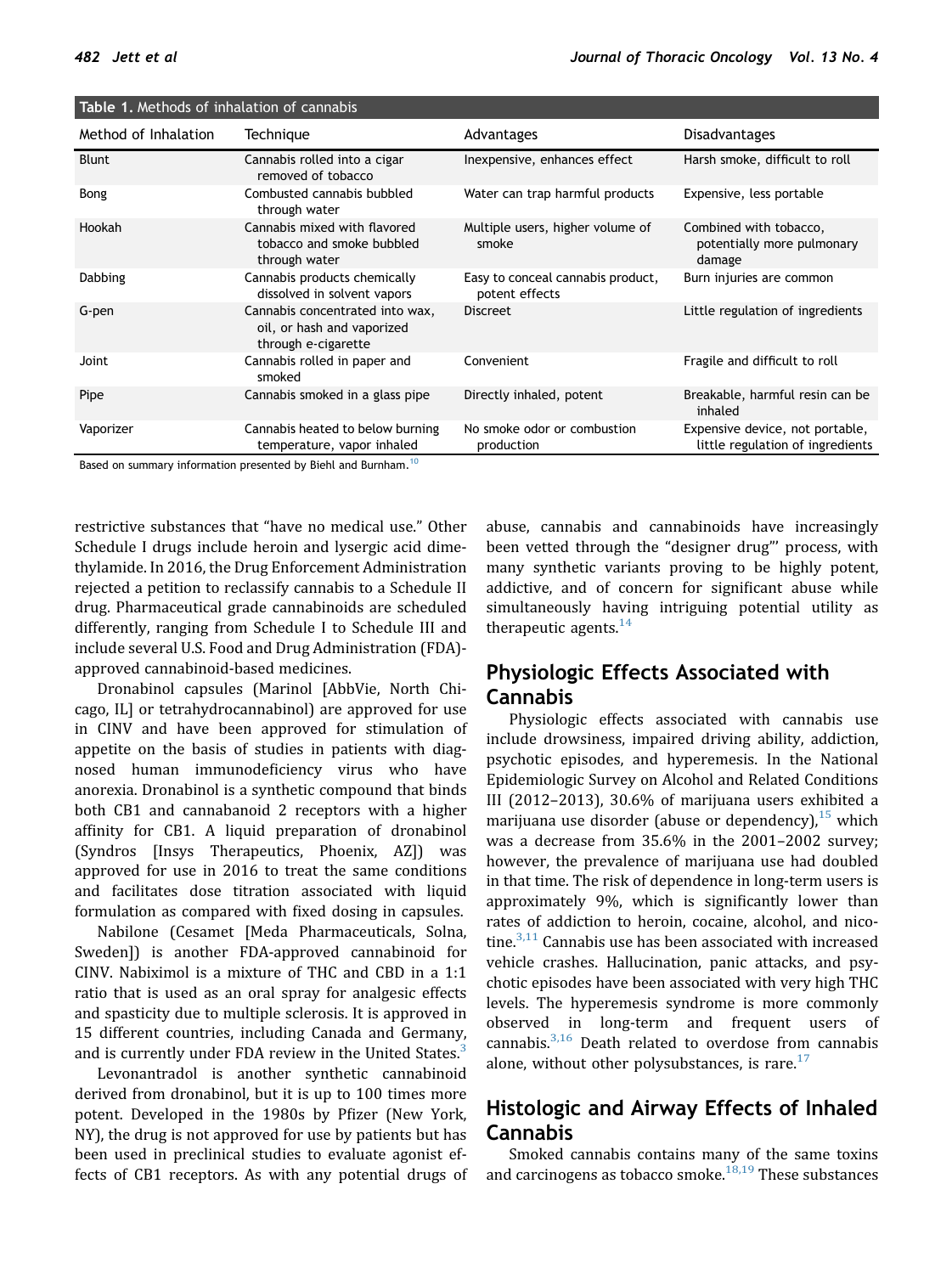<span id="page-3-0"></span>

Figure 2. Average delta-9-tetrahydrocannabinol (THC) concentration of Drug Enforcement Administration specimens by year, 1995-2014. Reproduced with permission from ElSohly MA et al.<sup>1</sup>

include carbon monoxide, ammonia, acetaldehyde, formaldehyde, acrolein, phenols, nitrosamines, polycyclic aromatic hydrocarbons, and others. In a systematic comparison of smoke from marijuana and tobacco cigarettes consumed under two sets of smoking conditions, there were qualitative similarities and quantitative differences. Ammonia level was 20-fold higher in marijuana. Nitric oxide, hydrogen cyanide, and some aromatic amines were three to five times more concentrated than in tobacco smoke. Some polycyclic aromatic hydrocarbons were present in lower concentration in marijuana. $18,19$  Many of these compounds are carcinogens and damaging to the respiratory epithelium.

Regular smoking of marijuana alone is associated with airway inflammation similar to that with cigarette smoking. Bronchoscopic biopsies of smokers of marijuana alone or in combination with tobacco have demonstrated more frequent histologic changes in smokers of both. However, marijuana use alone did cause basal cell and goblet cell hyperplasia, inflammation, and squamous metaplasia in a large percentage of the 40 subjects examined. $20$ 

Regular cannabis use, in a general practice population of established adult cannabis and tobacco users, was associated with more prominent reporting of respiratory symptoms. $21$  Smoking cannabis alone does cause



Figure 3. Cannabis laws by state, November 2016. THC, delta-9-tetrahydrocannabinol; CBD, cannabidiol. Reproduced with permission from National Academies of Sciences, Engineering, and Medicine, Health and Medicine Division, Board on Popu-lation Health and Public Health Practice, Committee on the Health Effects of Marijuana.<sup>[3](#page-6-0)</sup>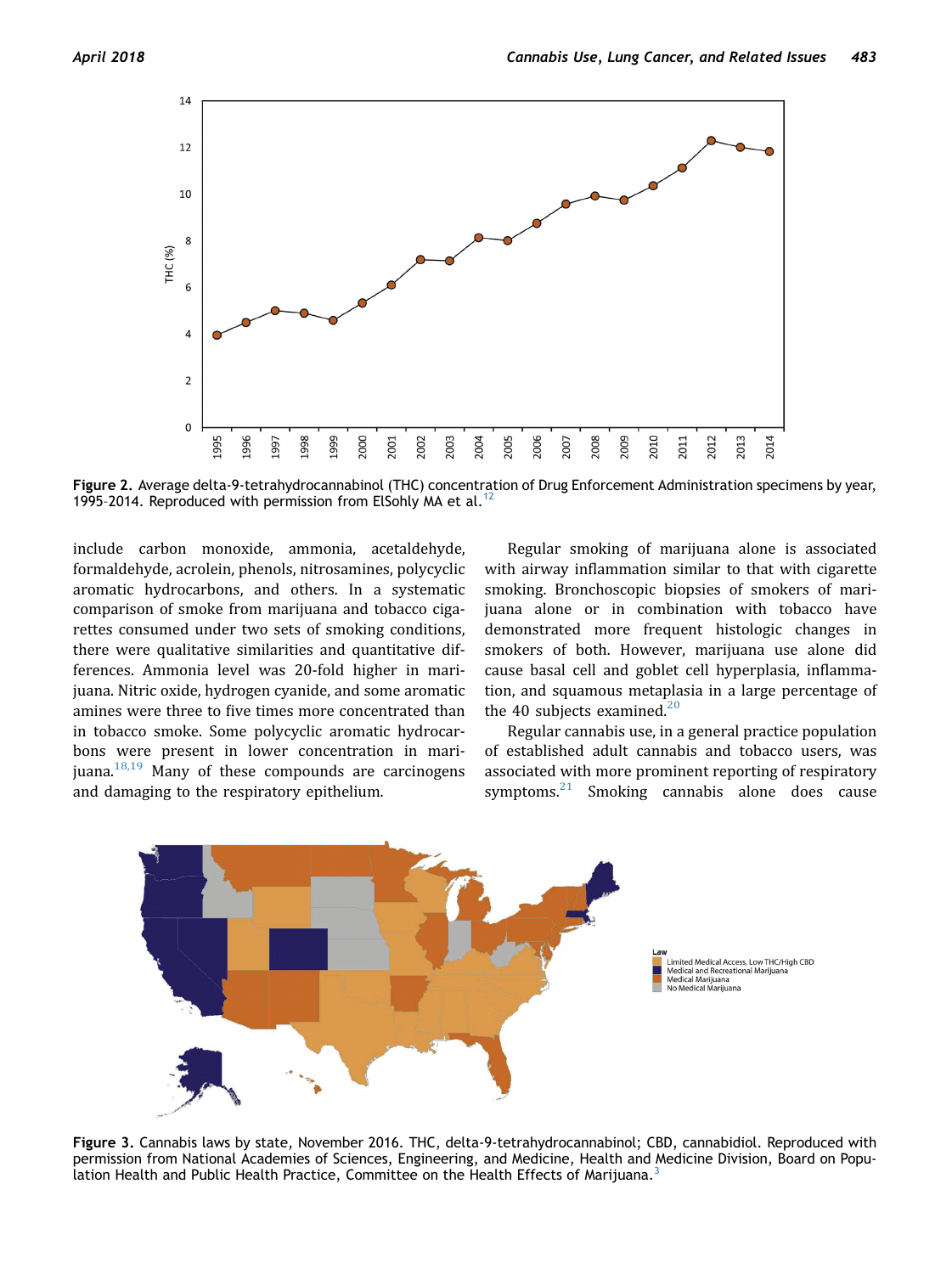symptoms of chronic bronchitis (cough, wheeze, and sputum), with no additive effects observed in combined marijuana and tobacco smoking.<sup>[22](#page-6-0)</sup> A large cross-sectional study of adults did not demonstrate any adverse spirometric changes with cumulative lifetime marijuana use of up to 20 joint-years; however, greater than 20 joint-years was associated with a twofold increase in the odds of a ratio of forced expiratory volume in 1 second to forced vital capacity less than 70%. This was a result of increase in forced vital capacity rather than a decline in forced expiratory volume in 1 second, as is typical with obstructive airway disease. $23$  The American Thoracic Society Marijuana Workgroup opined that there appears to be a modest association between marijuana smoking and the development of chronic obstructive pulmonary disease chronic obstructive pulmonary disease, particularly in heavy smokers; "however, this epidemiological association requires significant further study." $^{22(p.1703)}$  $^{22(p.1703)}$  $^{22(p.1703)}$ 

### Marijuana Use and Lung Cancer

There is no conclusive evidence that cannabis smoking is associated with an increased incidence of lung cancer.<sup>3,24,25</sup> The best available data are from a pooled analysis of six case-control studies with a total of 2159 cancers and 2985 controls from the United States, Canada, United Kingdom, and New Zealand within the International Lung Cancer Consortium.<sup>24</sup> Unconditional logistic regression adjustment was performed for sociodemographic factors, tobacco smoking status, and pack-years. The overall pooled OR for habitual versus nonhabitual cannabis users or never-users was 0.96 (95% confidence interval [CI]: 0.66–1.38). The OR for those with consumption of at least 10 joint-years (one joint per day for 10 years) was 0.94 (95 CI: 0.67–1.32). An epidemiologic review of six lung cancer studies, including the study by Zhang et al. $^{24}$  $^{24}$  $^{24}$ and two studies included in that review, concluded that these studies did not support an association of marijuana use and lung cancer.<sup>[25](#page-6-0)</sup> A limitation of these pooled and epidemiologic analyses is the small numbers of cannabis users who were heavy and chronic users.

Additionally, the data are based on self-reporting and are subject to recall bias and unknown variations in cannabis dose related to differences between cannabis plants, differences in processing, and inhalational techniques. The National Academy of Science Expert Panel concluded that there is moderate evidence of no statistical association between cannabis smoking and the incidence of lung cancer. $3$ 

### Potential Benefits

#### Cancer-Associated Pain

There is moderate to substantial evidence that the use of cannabinoids is of benefit for treatment of chronic

pain, including neuropathy.<sup>[3,26](#page-6-0)–28</sup> The National Academy of Science Expert Panel concluded that there is substantial evidence that cannabis is an effective treatment for chronic pain in adults. $3$  Chronic pain is the most commonly cited reason for use of medical marijuana in the states of Colorado and Oregon. Whiting et al. $^{26}$  $^{26}$  $^{26}$  performed a meta-analysis of 28 studies in the literature using nabiximol ( $n = 13$ ), nabilone ( $n = 5$ ), THC oral mucosal spray ( $n = 3$ ), smoked THC ( $n = 4$ ), and one vaporized cannabis. All but one of these studies were placebo controlled. The causes of pain varied but included neuropathy, cancer pain, and others. The average number of patients reporting improvement in pain of 30% or more was greater with cannabinoids  $(OR = 1.41, 95\% \text{ CI: } 0.99 - 2.0)$ . Two studies of vaporized cannabis reported pain reductions similar to that in the Whiting meta-analysis.<sup>[29,30](#page-7-0)</sup> There are survey data of patient reported outcomes suggesting that cannabis use may result in reduced use of prescription drugs for pain, anxiety, or depression. $31$  Notably, most studies reporting on the benefits of cannabis for the treatment of pain are reporting on non–cancer-associated pain. Benefits as related to cancer pain primarily represent extrapolations from improvements in pain from other diseases. The American Society of Clinical Oncology guidelines stated that there is insufficient evidence to recommend medical cannabis for frontline management of chronic pain in patients with cancer; however, evidence suggests that it is worthy of consideration as an adjunct analgesic for refractory pain (evidence quality, intermediate; strength of recommendation, moderate).<sup>[28](#page-6-0)</sup>

### CINV

There is conclusive evidence that oral cannabinoids are effective for treatment of  $CINV<sup>26,32</sup>$  $CINV<sup>26,32</sup>$  $CINV<sup>26,32</sup>$  Nabilone and dronabinol are FDA approved for nausea and vomiting due to chemotherapy in patients who fail to respond to standard antiemetics. A meta-analysis of 28 trials (1772 participants) included eight trials that were placebo controlled and 20 that had active comparisons (prochlorperazine most commonly). All the studies suggested a greater benefit of cannabinoids compared with the benefit from both active comparators and placebo. Complete nausea and vomiting response was greater with oral cannabinoids (dronabinol or nabiximols) than with placebo (OR = 3.82; 95% CI: 1.55–9.43). There were no studies of good quality showing benefit of either inhaled or ingested plant-based cannabis. $3,26$  Other meta-analyses have confirmed the benefits of dronabinol and nabilone with CINV, whereas levonantradol demonstrated equivalence of the antiemetic effect to that of neuroleptics.  $33,34$  A patient's preference for cannabis was associated with the greatest magnitude in reduction of nausea and vomiting. $33$  However, many studies were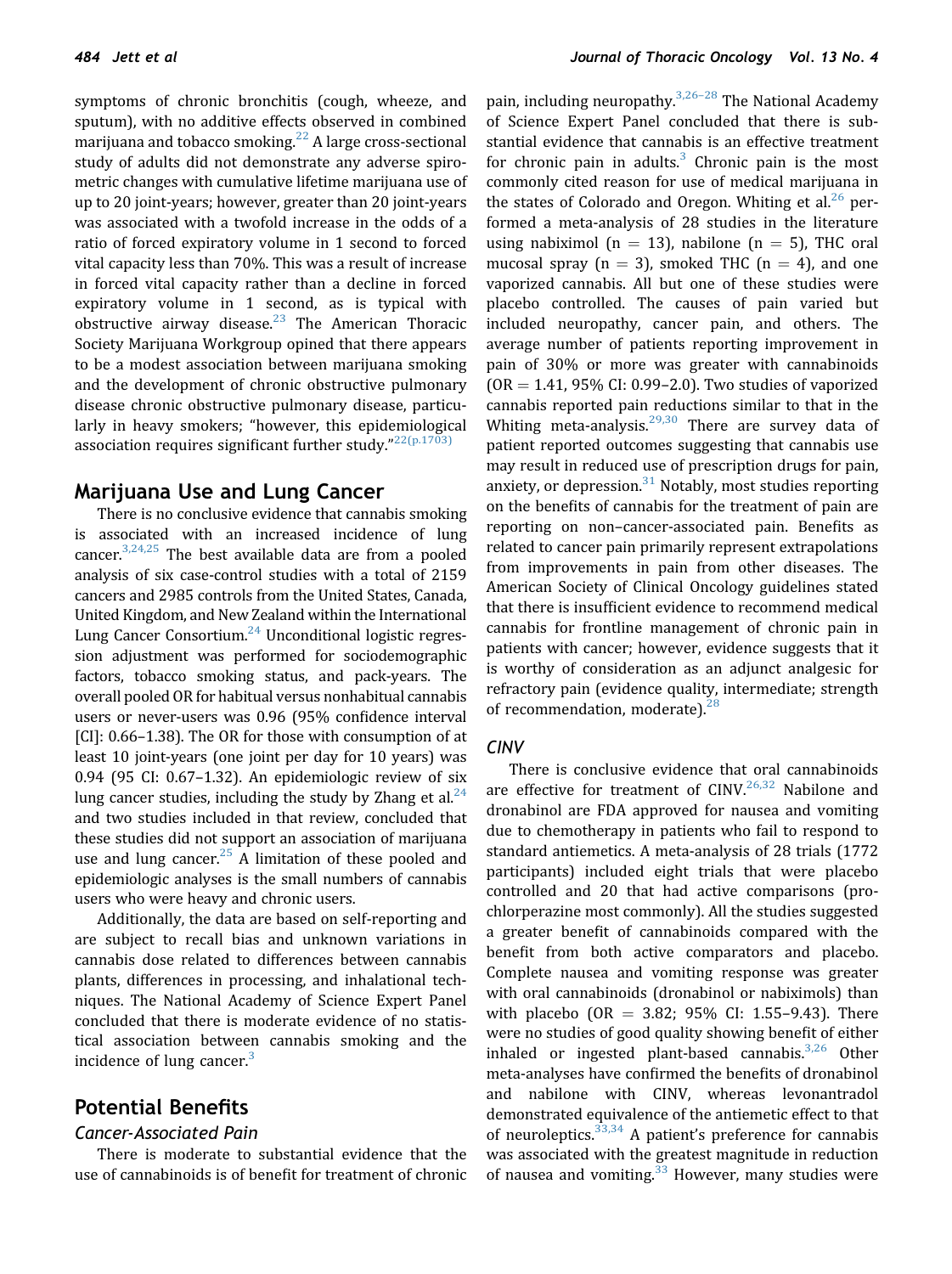performed several years ago, which was before the advent of other effective antiemetics such as seroto-nergic 5-hydroxytryptamine receptor antagonists.<sup>[32](#page-7-0)</sup> The American Society of Clinical Oncology guidelines stated that the evidence is insufficient for a recommendation regarding the use of medical marijuana in place of the tested FDA-approved cannabinoids dronabinol and nabilone for the treatment of nausea and vomiting due to chemotherapy or radiation therapy. When a cannabinoid is chosen for rescue and refractory use, the Expert Panel recommends dronabinol or nabilone.<sup>35</sup> The National Academy of Science Expert Panel stated that that there is conclusive evidence that oral cannabinoids are effective antiemetics for treatment of CINV.<sup>[3](#page-6-0)</sup>

### Cancer-Associated Anorexia-Cachexia

The FDA approved the use of dronabinol for human immunodeficiency virus–induced anorexia, but there is currently insufficient evidence to support or refute the effectiveness of cannabinoids for cancer-associated anorexia-cachexia. Notably, two phase III trials have evaluated cannabinoids for anorexia-cachexia. Jatoi et al. randomized 469 patients with loss of appetite and weight loss of 5 pounds or more over 2 months.<sup>[36](#page-7-0)</sup> Patients received dronabinol, 2.5 mg twice daily, megestrol acetate, 800 mg daily, or the combination. Megestrol was superior for appetite and weight gain, but the combination was not better than megestrol alone. Weight gain of 10% or greater for megestrol or dronabinol was 11% versus 3% ( $p = 0.02$ ). The Cannabis-In-Cachexia-Study-Group randomized patients with advanced cancer with a weight loss of 5% or greater over 6 months to treatment with 2.5 mg of THC plus 1 mg of CBD, 2.5 mg of THC, or placebo for 6 weeks.<sup>37</sup> They enrolled 243 participants, but only 164 completed treatment. The intent-to-treat analysis showed no significant differences for appetite, quality of life, or toxicity. Increased appetite was reported in 73%, 58%, and 69% of participants, respectively.

## Limitations of Current Evidence between Cannabis and Lung Cancer

There are several common limitations to studies relating cannabis to cancer risk and as a potential adjunctive treatment to cancer-related pain and CINV. Psychoactive components of cannabis are highly variable between plant varieties and culturing techniques. There is relatively little understanding of the critical receptorbased pathways for the effects of cannabis on pain, CINV, and potential appetite modulation. There are few data evaluating the complexities of cancer care as related to the efficacy of cannabis during or after cancer treatment. The dynamic metabolic and immunologic effects of chemotherapy and cancer treatment may alter the pharmacodynamics or pharmacokinetic properties of cannabis or its derivatives. For example, activation of CB receptors may alter cancer cell physiology $9$  and, theoretically, response to cancer. In parallel, targeted therapeutics that alter adenylate cyclase or other downstream pathways of CB receptors may alter the efficacy of cannabis or its derivatives. There are no data to suggest that cannabis is an effective anticancer treatment for any type of cancer.<sup>[3](#page-6-0)</sup> Effect modification between cannabis and other drugs of abuse confound an accurate estimate of risk and benefits. Though THC can be detected in bodily fluids and urine, a more rapid and cost-effective biologic marker would significantly improve the accurate, repeated assessment of cannabis use and overcome the known misclassification associated with self-report. In the arena of well-structured clinical trials, cancer care provides an opportunity to conduct controlled trials to further evaluate the potential benefits of cannabis to improve cancer-related symptoms. Careful consideration of the regulatory environment can facilitate more accurate prospective risk evaluations. However, the observations to date certainly justify a more structured evaluation of the potential risks and benefits of cannabis.

### Conclusion

The available literature confirms the benefit of cannabinoids in pain control for some patients. FDAapproved oral cannabinoids are effective adjunctive treatment for CINV; however, studies comparing these drugs with 5-hydroxytryptamine receptor antagonists are not available. To date, there are no convincing studies showing benefit of ingested or inhaled plantbased cannabis for nausea and vomiting. There is insufficient evidence that cannabinoids are beneficial for cancer-associated anorexia-cachexia. Smoking cannabis is associated with symptoms of chronic bronchitis, and there may be a modest association with the development of chronic obstructive pulmonary disease. Current evidence does not suggest an association with lung cancer. These studies are limited by the relatively small numbers of individuals who were heavy and chronic users and the other limitation of cannabis use as outlined previously. The increasing strength of the THC in currently available cannabis and the increasing use of this substance as it is legalized for either medical or recreational purposes warrants careful observation and future studies. Future studies in the United States are being delayed by the designation of cannabis as a Schedule I drug and the fact that the National Institute of Drug Abuse has only one approved manufacturer for clinical trials, the University of Mississippi.<sup>[3](#page-6-0)</sup> It is hoped that these hurdles will soon be overcome in countries with scientific and visionary leadership.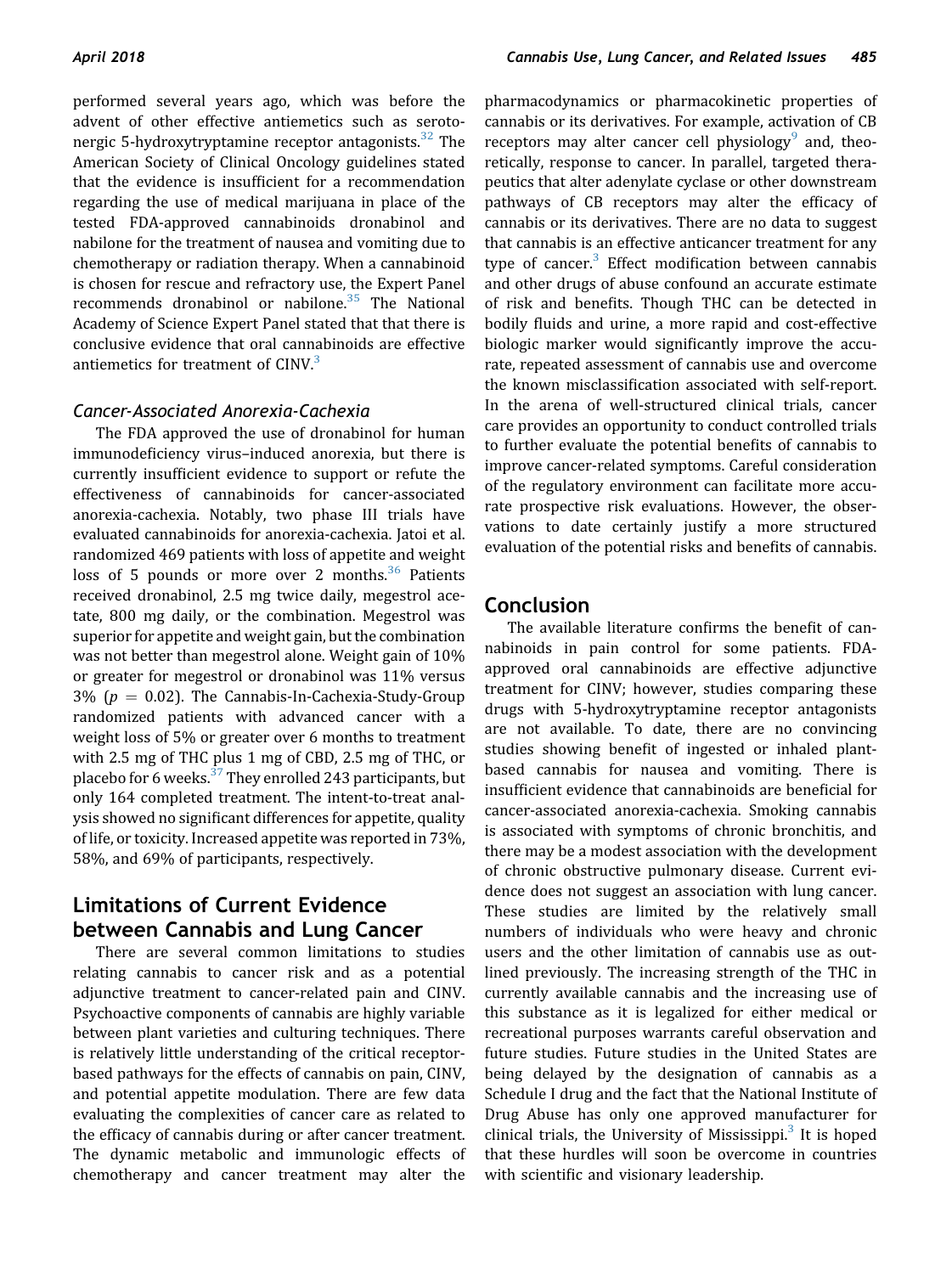<span id="page-6-0"></span>Cannabis use among patients with cancer is common. A cross-sectional survey of adult patients with cancer at a National Cancer Institute–designated Cancer Center in Washington state reported that 222 of 926 (24%) had used cannabis in the past year and 21% had used cannabis in the past month. $38$  Random urine samples for THC found similar percentages. Legalization was reported to be important in the decision to use cannabis. Patients with cancer noted that they are not receiving adequate information from their oncology providers. Cancer caregivers need to become better informed.

#### References

- 1. [Long T, Wagner M, Demske D, Leipe C, Tarasov PE.](http://refhub.elsevier.com/S1556-0864(18)30038-8/sref1) [Cannabis in Eurasia: origin of human use and Bronze Age](http://refhub.elsevier.com/S1556-0864(18)30038-8/sref1) [trans-continental connections.](http://refhub.elsevier.com/S1556-0864(18)30038-8/sref1) Vegetation History and [Archaeobotany](http://refhub.elsevier.com/S1556-0864(18)30038-8/sref1). 2017;26:245–258.
- 2. [Azofeifa A, Mattson ME, Schauer G, McAfee T, Grant A,](http://refhub.elsevier.com/S1556-0864(18)30038-8/sref2) [Lyerla R. National estimates of marijuana use and](http://refhub.elsevier.com/S1556-0864(18)30038-8/sref2) related indicators—[National Survey on Drug Use and](http://refhub.elsevier.com/S1556-0864(18)30038-8/sref2) [Health, United States, 2002-2014.](http://refhub.elsevier.com/S1556-0864(18)30038-8/sref2) Morb Mortal Wkly Rep Surveill Summ[. 2016;65\(11\):1](http://refhub.elsevier.com/S1556-0864(18)30038-8/sref2)–28.
- 3. National Center for Biotechnology Information. The health effects of cannabis and cannabinoids: the current state of evidence and recommendations for research. [http://www.ncbi.nlm.nih.gov/books/](http://www.ncbi.nlm.nih.gov/books/NBK423845/) [NBK423845/](http://www.ncbi.nlm.nih.gov/books/NBK423845/). Accessed June 26, 2017.
- 4. [Poznyak V. SY14-1. Global epidemiology of cannabis use](http://refhub.elsevier.com/S1556-0864(18)30038-8/sref4) [and implications for public health \[abstract\].](http://refhub.elsevier.com/S1556-0864(18)30038-8/sref4) Alcohol Alcohol[. 2014;49\(suppl 1\):i14](http://refhub.elsevier.com/S1556-0864(18)30038-8/sref4).
- 5. [Degenhardt L, Ferrari AJ, Calabria B, et al. The global](http://refhub.elsevier.com/S1556-0864(18)30038-8/sref5) [epidemiology and contribution of cannabis use and](http://refhub.elsevier.com/S1556-0864(18)30038-8/sref5) [dependence to the global burden of disease: results from](http://refhub.elsevier.com/S1556-0864(18)30038-8/sref5) [the GBD 2010 study.](http://refhub.elsevier.com/S1556-0864(18)30038-8/sref5) PloS One. 2013;8:e76635.
- 6. [Han BH, Sherman S, Mauro PM, Martins SS, Rotenberg J,](http://refhub.elsevier.com/S1556-0864(18)30038-8/sref6) [Palamar JJ. Demographic trends among older cannabis](http://refhub.elsevier.com/S1556-0864(18)30038-8/sref6) [users in the United States, 2006-13.](http://refhub.elsevier.com/S1556-0864(18)30038-8/sref6) Addiction. [2017;112:516](http://refhub.elsevier.com/S1556-0864(18)30038-8/sref6)–525.
- 7. [Teesson M, Slade T, Swift W, et al. Prevalence, correlates](http://refhub.elsevier.com/S1556-0864(18)30038-8/sref7) [and comorbidity of DSM-IV cannabis use and cannabis use](http://refhub.elsevier.com/S1556-0864(18)30038-8/sref7) disorders in Australia. [Aust N Z J Psychiatry](http://refhub.elsevier.com/S1556-0864(18)30038-8/sref7). [2012;46:1182](http://refhub.elsevier.com/S1556-0864(18)30038-8/sref7)–1192.
- 8. [Mechoulam R, Parker LA. The endocannabinoid system](http://refhub.elsevier.com/S1556-0864(18)30038-8/sref8) and the brain. [Annu Rev Psychol](http://refhub.elsevier.com/S1556-0864(18)30038-8/sref8). 2013;64:21–47.
- 9. Ladin DA, Soliman E, Griffi[n L, Van Dross R. Preclinical](http://refhub.elsevier.com/S1556-0864(18)30038-8/sref9) [and clinical assessment of cannabinoids as anti-cancer](http://refhub.elsevier.com/S1556-0864(18)30038-8/sref9) agents. [Front Pharmacol](http://refhub.elsevier.com/S1556-0864(18)30038-8/sref9). 2016;7:361.
- 10. [Biehl JR, Burnham EL. Cannabis smoking in 2015: a](http://refhub.elsevier.com/S1556-0864(18)30038-8/sref10) [concern for lung health?](http://refhub.elsevier.com/S1556-0864(18)30038-8/sref10) Chest. 2015;148:596–606.
- 11. [Volkow ND, Baler RD, Compton WM, Weiss SRB. Adverse](http://refhub.elsevier.com/S1556-0864(18)30038-8/sref11) [health effects of marijuana use.](http://refhub.elsevier.com/S1556-0864(18)30038-8/sref11) N Engl J Med. [2014;370:2219](http://refhub.elsevier.com/S1556-0864(18)30038-8/sref11)–2227.
- 12. [ElSohly MA, Mehmedic Z, Foster S, Gon C, Chandra S,](http://refhub.elsevier.com/S1556-0864(18)30038-8/sref12) [Church JC. Changes in cannabis potency over the last 2](http://refhub.elsevier.com/S1556-0864(18)30038-8/sref12) [decades \(1995-2014\): analysis of current data in the](http://refhub.elsevier.com/S1556-0864(18)30038-8/sref12) United States. [Biol Psychiatry](http://refhub.elsevier.com/S1556-0864(18)30038-8/sref12). 2016;79:613–619.
- 13. [Chandra S, Lata H, ElSohly MA, Walker LA, Potter D.](http://refhub.elsevier.com/S1556-0864(18)30038-8/sref13) [Cannabis cultivation: methodological issues for](http://refhub.elsevier.com/S1556-0864(18)30038-8/sref13)

[obtaining medical-grade product.](http://refhub.elsevier.com/S1556-0864(18)30038-8/sref13) Epilepsy Behav. [2017;70:302](http://refhub.elsevier.com/S1556-0864(18)30038-8/sref13)–312.

- 14. [Le Boisselier R, Alexandre J, Lelong-Boulouard V,](http://refhub.elsevier.com/S1556-0864(18)30038-8/sref14) [Debruyne D. Focus on cannabinoids and synthetic can](http://refhub.elsevier.com/S1556-0864(18)30038-8/sref14)nabinoids. [Clin Pharmacol Ther](http://refhub.elsevier.com/S1556-0864(18)30038-8/sref14). 2017;101:220–229.
- 15. [Hasin DS, Saha TD, Kerridge BT, et al. Prevalence of](http://refhub.elsevier.com/S1556-0864(18)30038-8/sref15) [marijuana use disorders in the United States between](http://refhub.elsevier.com/S1556-0864(18)30038-8/sref15) [2001-2002 and 2012-2013.](http://refhub.elsevier.com/S1556-0864(18)30038-8/sref15) JAMA Psychiatry. [2015;72:1235](http://refhub.elsevier.com/S1556-0864(18)30038-8/sref15)–1242.
- 16. Wilkie G, Sakr B, Rizack T. Medical marijuana use in oncology: a review [e-pub ahead of print]. JAMA Oncol. [https://doi.org/10.1001/jamaoncol.2](https://doi.org/10.1001/jamaoncol.2016.0155) [016.0155](https://doi.org/10.1001/jamaoncol.2016.0155), accessed June 27, 2017.
- 17. [Hancock-Allen JB, Barker L, VanDyke M, Holmes DB.](http://refhub.elsevier.com/S1556-0864(18)30038-8/sref17) Notes from the fi[eld: death following ingestion of an](http://refhub.elsevier.com/S1556-0864(18)30038-8/sref17) [edible marijuana product](http://refhub.elsevier.com/S1556-0864(18)30038-8/sref17)—Colorado, March 2014. MMWR [Morb Mortal Wkly Rep](http://refhub.elsevier.com/S1556-0864(18)30038-8/sref17). 2015;64(28):771–772.
- 18. [Moir D, Rickert WS, Levasseur G, et al. A comparison of](http://refhub.elsevier.com/S1556-0864(18)30038-8/sref18) [mainstream and sidestream marijuana and tobacco](http://refhub.elsevier.com/S1556-0864(18)30038-8/sref18) [cigarette smoke produced under two machine smoking](http://refhub.elsevier.com/S1556-0864(18)30038-8/sref18) conditions. [Chem Res Toxicol](http://refhub.elsevier.com/S1556-0864(18)30038-8/sref18). 2008;21:494–502.
- 19. [Tashkin DP. Effects of marijuana smoking on the lung.](http://refhub.elsevier.com/S1556-0864(18)30038-8/sref19) [Ann Am Thorac Soc](http://refhub.elsevier.com/S1556-0864(18)30038-8/sref19). 2013;10:239–247.
- 20. [Fligiel SE, Roth MD, Kleerup EC, Barsky SH, Simmons MS,](http://refhub.elsevier.com/S1556-0864(18)30038-8/sref20) [Tashkin DP. Tracheobronchial histopathology in habitual](http://refhub.elsevier.com/S1556-0864(18)30038-8/sref20) [smokers of cocaine, marijuana, and/or tobacco.](http://refhub.elsevier.com/S1556-0864(18)30038-8/sref20) Chest. [1997;112:319](http://refhub.elsevier.com/S1556-0864(18)30038-8/sref20)–326.
- 21. [Macleod J, Robertson R, Copeland L, McKenzie J,](http://refhub.elsevier.com/S1556-0864(18)30038-8/sref21) [Elton R, Reid P. Cannabis, tobacco smoking, and lung](http://refhub.elsevier.com/S1556-0864(18)30038-8/sref21) [function: a cross-sectional observational study in a](http://refhub.elsevier.com/S1556-0864(18)30038-8/sref21) [general practice population.](http://refhub.elsevier.com/S1556-0864(18)30038-8/sref21) Br J Gen Pract. [2015;65:e89](http://refhub.elsevier.com/S1556-0864(18)30038-8/sref21)–e95.
- 22. [Douglas IS, Albertson TE, Folan P, et al. Implications of](http://refhub.elsevier.com/S1556-0864(18)30038-8/sref22) [marijuana decriminalization on the practice of pulmo](http://refhub.elsevier.com/S1556-0864(18)30038-8/sref22)[nary, critical care, and sleep medicine. A report of the](http://refhub.elsevier.com/S1556-0864(18)30038-8/sref22) [American Thoracic Society Marijuana Workgroup.](http://refhub.elsevier.com/S1556-0864(18)30038-8/sref22) Ann Am Thorac Soc[. 2015;12:1700](http://refhub.elsevier.com/S1556-0864(18)30038-8/sref22)–1710.
- 23. [Kempker JA, Honig EG, Martin GS. The effects of mari](http://refhub.elsevier.com/S1556-0864(18)30038-8/sref23)[juana exposure on expiratory air](http://refhub.elsevier.com/S1556-0864(18)30038-8/sref23)flow. A study of adults [who participated in the U.S. National Health and Nutri](http://refhub.elsevier.com/S1556-0864(18)30038-8/sref23)[tion Examination Study.](http://refhub.elsevier.com/S1556-0864(18)30038-8/sref23) Ann Am Thorac Soc. [2015;12:135](http://refhub.elsevier.com/S1556-0864(18)30038-8/sref23)–141.
- 24. [Zhang LR, Morgenstern H, Greenland S, et al. Cannabis](http://refhub.elsevier.com/S1556-0864(18)30038-8/sref24) [smoking and lung cancer risk: pooled analysis in the](http://refhub.elsevier.com/S1556-0864(18)30038-8/sref24) [International Lung Cancer Consortium.](http://refhub.elsevier.com/S1556-0864(18)30038-8/sref24) Int J Cancer. [2015;136:894](http://refhub.elsevier.com/S1556-0864(18)30038-8/sref24)–903.
- 25. [Huang Y-HJ, Zhang Z-F, Tashkin DP, Feng B, Straif K,](http://refhub.elsevier.com/S1556-0864(18)30038-8/sref25) [Hashibe M. An epidemiologic review of marijuana and](http://refhub.elsevier.com/S1556-0864(18)30038-8/sref25) cancer: an update. [Cancer Epidemiol Biomark Prev](http://refhub.elsevier.com/S1556-0864(18)30038-8/sref25). [2015;24:15](http://refhub.elsevier.com/S1556-0864(18)30038-8/sref25)–31.
- 26. [Whiting PF, Wolff RF, Deshpande S, et al. Cannabinoids](http://refhub.elsevier.com/S1556-0864(18)30038-8/sref26) [for medical use: a systematic review and meta-analysis.](http://refhub.elsevier.com/S1556-0864(18)30038-8/sref26) JAMA[. 2015;313:2456](http://refhub.elsevier.com/S1556-0864(18)30038-8/sref26)–2473.
- 27. [Hill KP. Medical marijuana for treatment of chronic pain](http://refhub.elsevier.com/S1556-0864(18)30038-8/sref27) [and other medical and psychiatric problems: a clinical](http://refhub.elsevier.com/S1556-0864(18)30038-8/sref27) review. JAMA[. 2015;313:2474](http://refhub.elsevier.com/S1556-0864(18)30038-8/sref27)–2483.
- 28. [Paice JA, Portenoy R, Lacchetti C, et al. Management of](http://refhub.elsevier.com/S1556-0864(18)30038-8/sref28) [chronic pain in survivors of adult cancers: American](http://refhub.elsevier.com/S1556-0864(18)30038-8/sref28) [Society of Clinical Oncology clinical practice guideline.](http://refhub.elsevier.com/S1556-0864(18)30038-8/sref28) J Clin Oncol[. 2016;34:3325](http://refhub.elsevier.com/S1556-0864(18)30038-8/sref28)–3345.